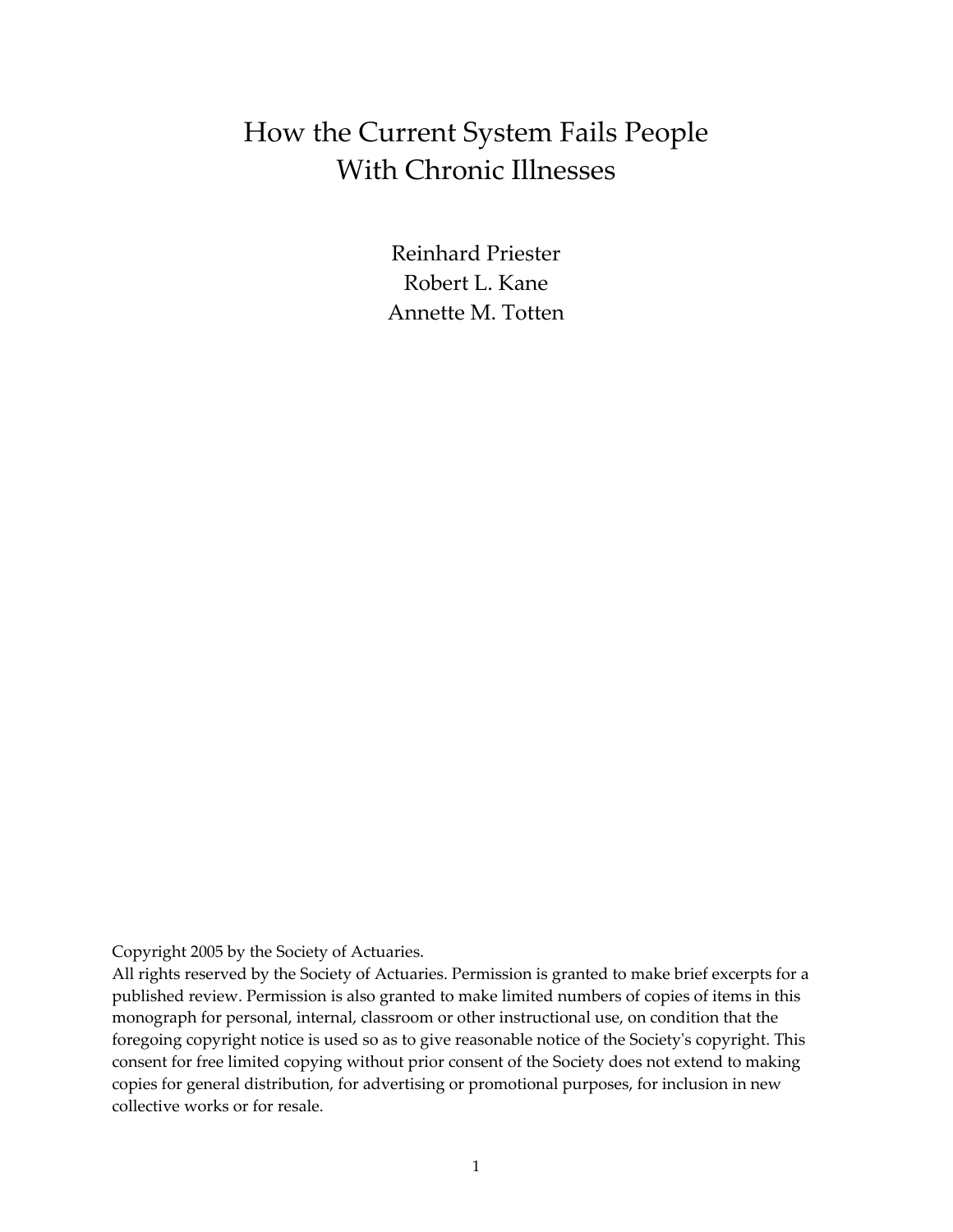# **Abstract**

 The Institute of Medicine concluded in 2001 that with regard to quality, "between the health care we have and the care we could have lies not just a gap, but a chasm." In fact, the chasm is not only over quality. The lack of access, financial barriers, high costs and workforce shortages are among the other dimensions of our health care system that further expose the chasm between "what is" and "what should be." These deficiencies are particularly troubling for people with chronic conditions who, on average, use the health care system more frequently, consume more health care resources and are more likely to see multiple health care professionals and have longterm relationships with them. When the health care system fails, chronically ill patients are often harmed the most. The foremost reason America's health care system cannot optimally provide the services needed by people with chronic conditions is that the system remains based on an episodic, acute care medical model. In addition, care is often fragmented and poorly coordinated, families' and patients' roles are too restricted, information technology (IT) is not fully utilized, too few providers are adequately trained in chronic care and economic incentives are at odds with quality care. This paper explores these deficiencies and examines how they hinder the provision of optimal chronic illness care.

 A version of this paper will appear in Kane, R. L., Priester, R., & Totten, A. (in press) *Meeting the Challenge of Chronic Illness*. Baltimore, MD: Johns Hopkins University.

 Reinhard Priester, J.D., is a coordinator, Division of Health Services Research and Policy, School of Public Health, University of Minnesota; Robert L. Kane, M.D., is a professor and Minnesota Chair in Long-Term Care and Aging, School of Public Health, University of Minnesota; and Annette M. Totten, Ph.D., is a research associate, Division of Health Services Research and Policy, School of Public Health, University of Minnesota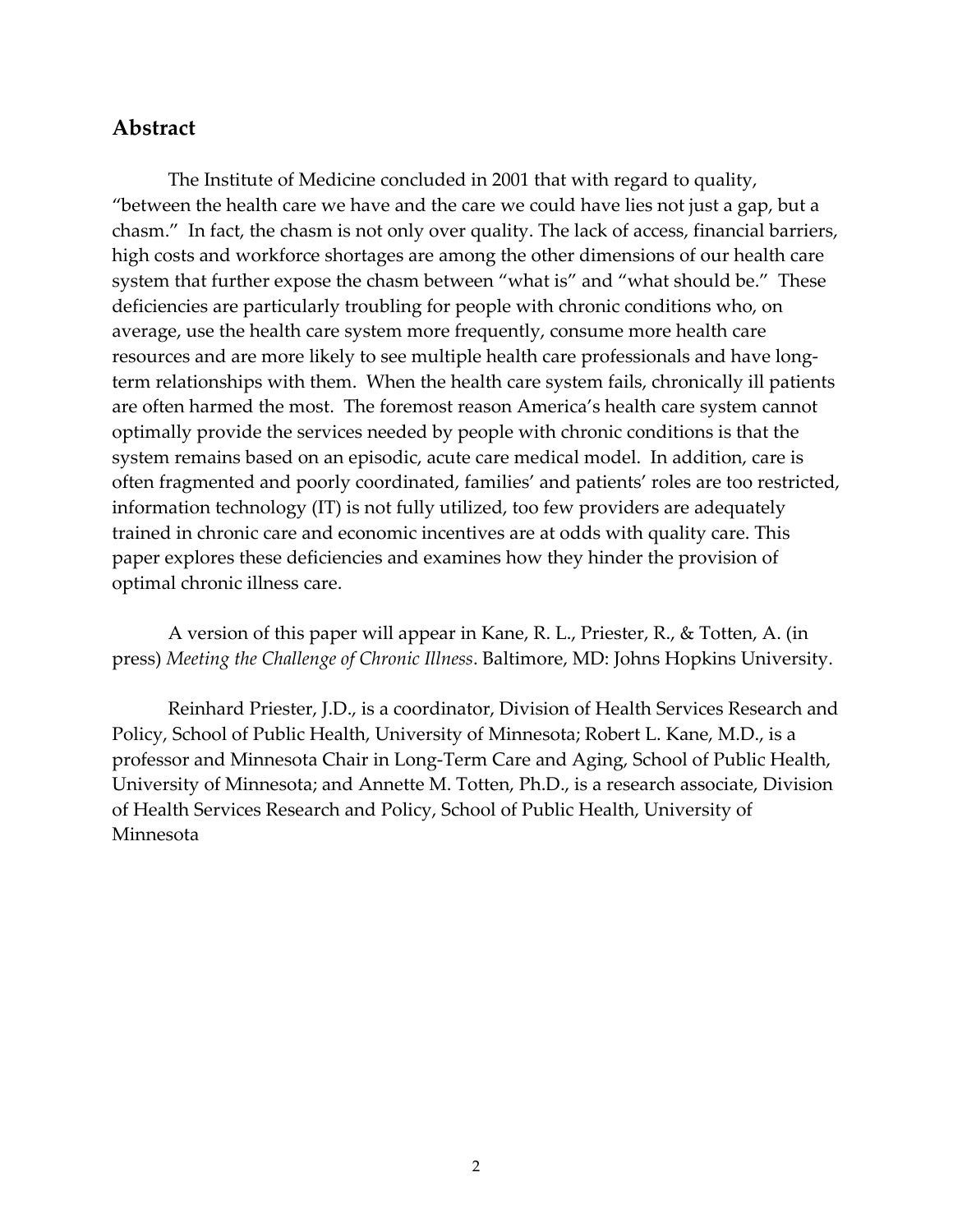#### **1. INTRODUCTION**

 In its influential 2001 report, *Crossing the Quality Chasm*, *A New Health System for the 21st Century*, the Institute of Medicine's Committee on the Quality of Health Care in America found serious deficiencies in our health care system and concluded that "between the health care we have and the care we could have lies not just a gap, but a chasm" (Institute of Medicine, 2001). Although the IOM's committee focused only on the quality of health care, the chasm the committee identified is in fact much broader. In addition to quality concerns, the lack of access for millions of Americans, financial barriers, high costs, inadequately trained and too few health care professionals and other dimensions of our health care system further expose the gap, or chasm, between "what is" and "what should be."

The deficiencies in the health care system are particularly troubling for people with chronic conditions. On average, people with chronic conditions rely more heavily on the health care system; they use the system more frequently, consume more health care resources and are more likely to see multiple health care professionals and have long-term relationships with them. Chronic illness care is the predominant challenge facing America's health care system. Nearly 125 million Americans, roughly half the total population, report having at least one chronic condition and 60 million of them have more than one chronic condition (Wolff, Starfield, & Anderson, 2002). By 2020, 157 million people in the United States are projected to have at least one chronic condition. The cost of caring for people with chronic conditions will continue to increase as well, from an estimated 75 percent of total health care expenditures in 2000 to nearly 80 percent in 2020 (Wu & Green, 2000).

Thus, when the health care system fails, chronically ill patients are often harmed the most. Regarding chronic illness care, the deficiencies of our health care system can be grouped into three categories: structure and function; payment; and personnel. This paper explores some, but by no means all, of the deficiencies in each of these categories and examines how they hinder the provision of optimal chronic illness care.

### **2. Structure and Function**

The structure and function of the health care system refers to the way in which hospitals, physician practices, clinics, rehabilitation centers, long-term care facilities, health plans and the other components of the system are configured, both as independent entities and as parts of a larger whole. It also refers to how those components relate to and interact with one another. The "structure and function" of the health care system thus encompasses both how the components of the system are put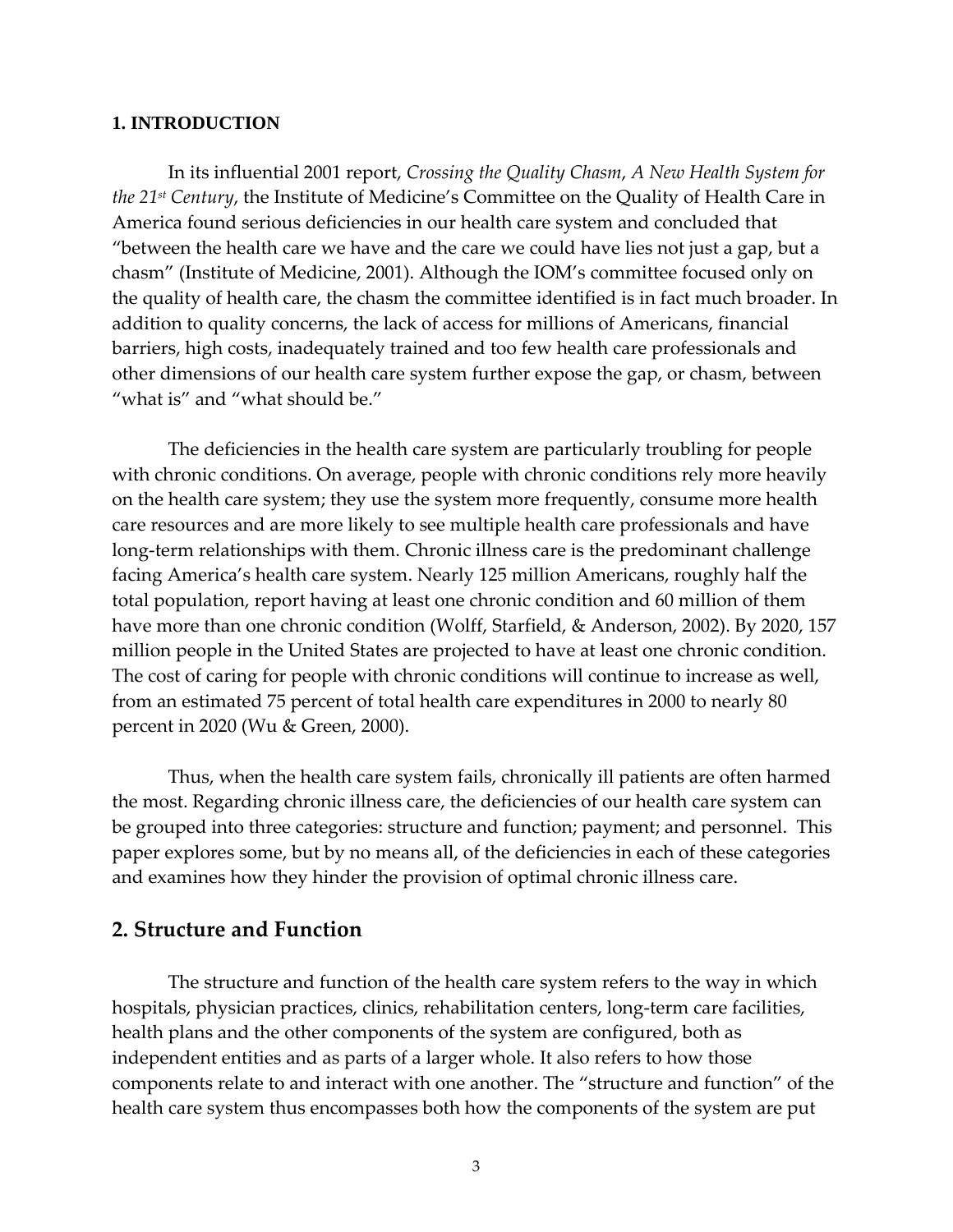together and how they, and the system as a whole, perform or do their jobs. Deficiencies in the structure and function of the health care system that hinder optimal chronic illness care include fragmented and poorly coordinated care, restricted roles for patients and families, failure to practice evidence-based medicine (EBM) and inadequate use of IT. But the fundamental failure of our health care system relative to chronic care is that the conceptual model of care that lies at the system's foundation does not support optimal chronic illness care.

### **2.1 Wrong Model of Care**

At its core, our health care system rests on a conceptual model. Conceptual models are designed to make sense out of complex events in the world and to help organize our responses. Micro-economics, for example, uses Adam Smith's conceptual model of a perfectly competitive market to both understand economic transactions and shape policies to achieve desirable economic goals. In a similar fashion, the conceptual model that underlies our health care system constitutes the reference framework we use to understand and treat health problems. The model helps, for example, determine what counts as a "disease," set the proper boundaries of health professionals' responsibilities, establish the appropriate response of the health care system to those who are "sick" and shape societal attitudes toward patients.

The conceptual model at the foundation of America's health care system is the acute care model. As a result, the system is structured first and foremost to prevent, diagnose and treat acute medical conditions. The acute care model adopts a disease orientation, is firmly grounded in science and is principally focused on the pathology and pathophysiology of body functions and structure. In this model, diseases are narrowly defined as abnormalities or deviations from what is normal. The language of science (primarily the biological sciences) is used to establish both what is "normal" and which deviations from the norm are sufficient to warrant the label "disease." Thus the model helps determine, for example, whether a child who is markedly shorter than his peers can be said to have a disease, rather than being merely short. Short stature due to a deficiency in human growth hormone is recognized as a disease, whereas short stature due to no known natural causes (idiopathic short stature) typically is not. The model also influences the response: treatment for a child with growth hormone deficiency is accepted medical practice whereas medical interventions to increase the height of a short child without a recognized disease are seen as inappropriate. Health insurers typically pay for the former but not the latter.

The acute care model has been enormously successful for understanding and treating many medical conditions, resulting in remarkable achievements in identifying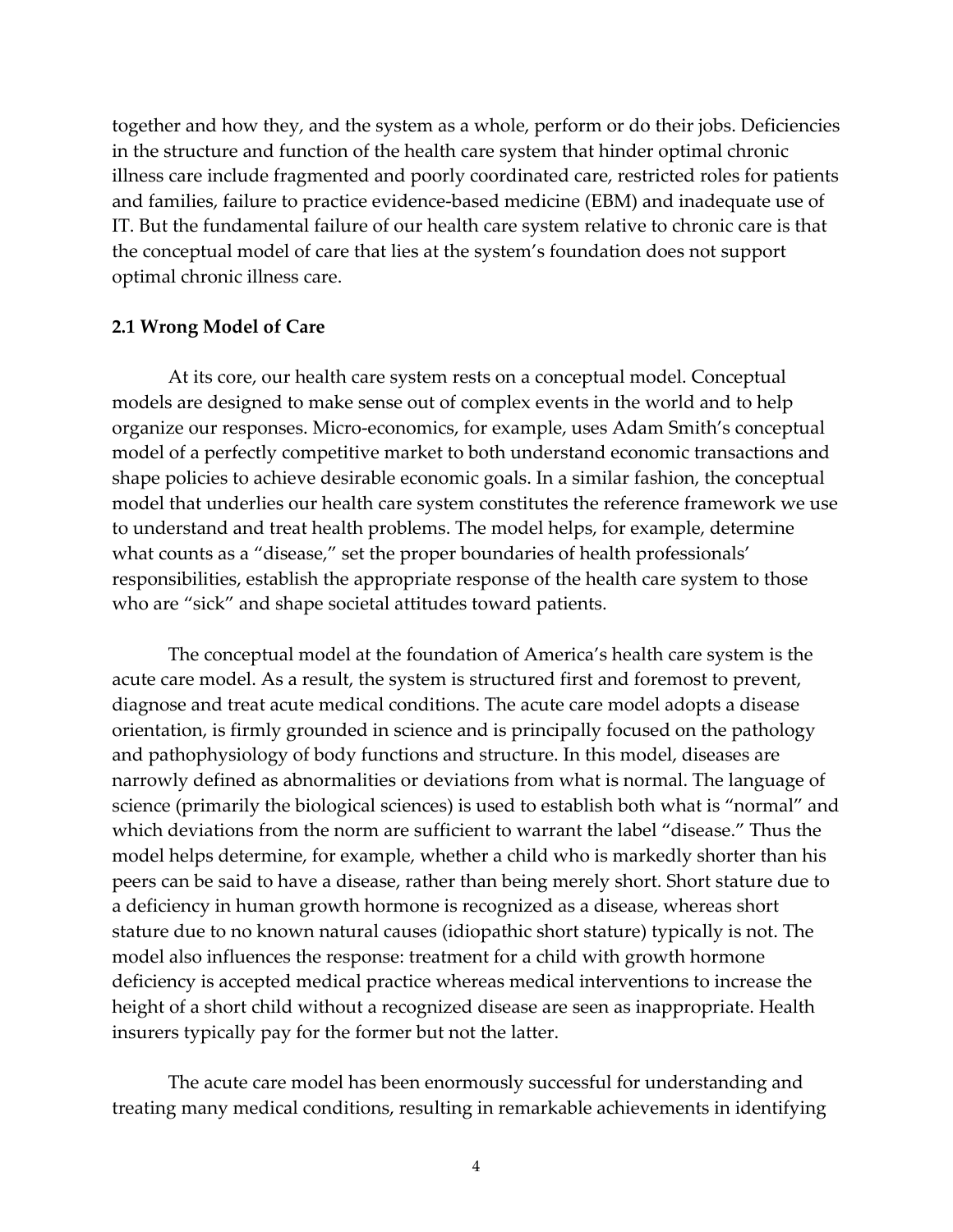the causes and mechanisms of disease and in developing effective treatments. This has vastly reduced the incidence of infections diseases and ameliorated many other medical problems. Although it is important to acknowledge the successes of this model in improving treatment for acute conditions, the acute care model nonetheless is not a sound framework for responding to chronic conditions.

Chronic conditions differ from acute conditions on a variety of important dimensions. Acute conditions generally have a sudden onset. They last for only a short period of time and usually are stopped with the appropriate care or end spontaneously, without requiring ongoing treatment. They usually end with cure but sometimes with death. In general, an illness or condition is considered chronic if it has persistent or recurring health consequences lasting for a substantial period of time (variously identified as at least three months, six months, or longer), is not self-limiting, waxes and wanes in terms of severity and typically cannot be cured. The essential aspect of a chronic condition is its lengthy duration. (*Chronic* is derived from the Greek, *khronos,* meaning "time.") A chronic condition is enduring and not simply a series of disconnected complaints.

In addition to differences in duration, the sudden onset of most acute conditions contrasts with the progressive nature of many chronic conditions. People "come down" with an acute illness, whereas they "develop" a chronic condition. Also in contrast to acute conditions, chronic conditions tend to have multiple causes and can occur long after the causative exposure or behavior. For example, a person's exposure to carcinogens such as asbestos fibers can lead to a chronic lung condition several decades later. Acute and chronic conditions also differ markedly in their impact on a person's health and life. In acute conditions the threat to a person's health is discrete and relatively brief. In chronic conditions the threat is ongoing, long-lasting and global affecting the social, physical, psychological and economic aspects of the person's life.

The acute care model leaves little if any room for the social, psychosocial and behavioral dimensions of chronic illness (Tinetti & Fried, 2004). It does not provide for the commitment to continuing care. It is also not broad enough to account for and aid understanding of the types of human distress experienced by people with chronic conditions. These include challenges to the "person's self-image and sense of meaning and purpose in life" (Jennings, Callahan, & Caplan, 1988) and the suffering that occurs due to disruptions in the patient's "extended system," including their family, friends, work associates and community (Cassell, 1991). Furthermore, the acute care model undervalues the importance of a variety of other key facets of chronic illness care, including the influence of lifestyle factors such as nutrition and exercise in preventing or managing a chronic condition, the likelihood of depression or other mental health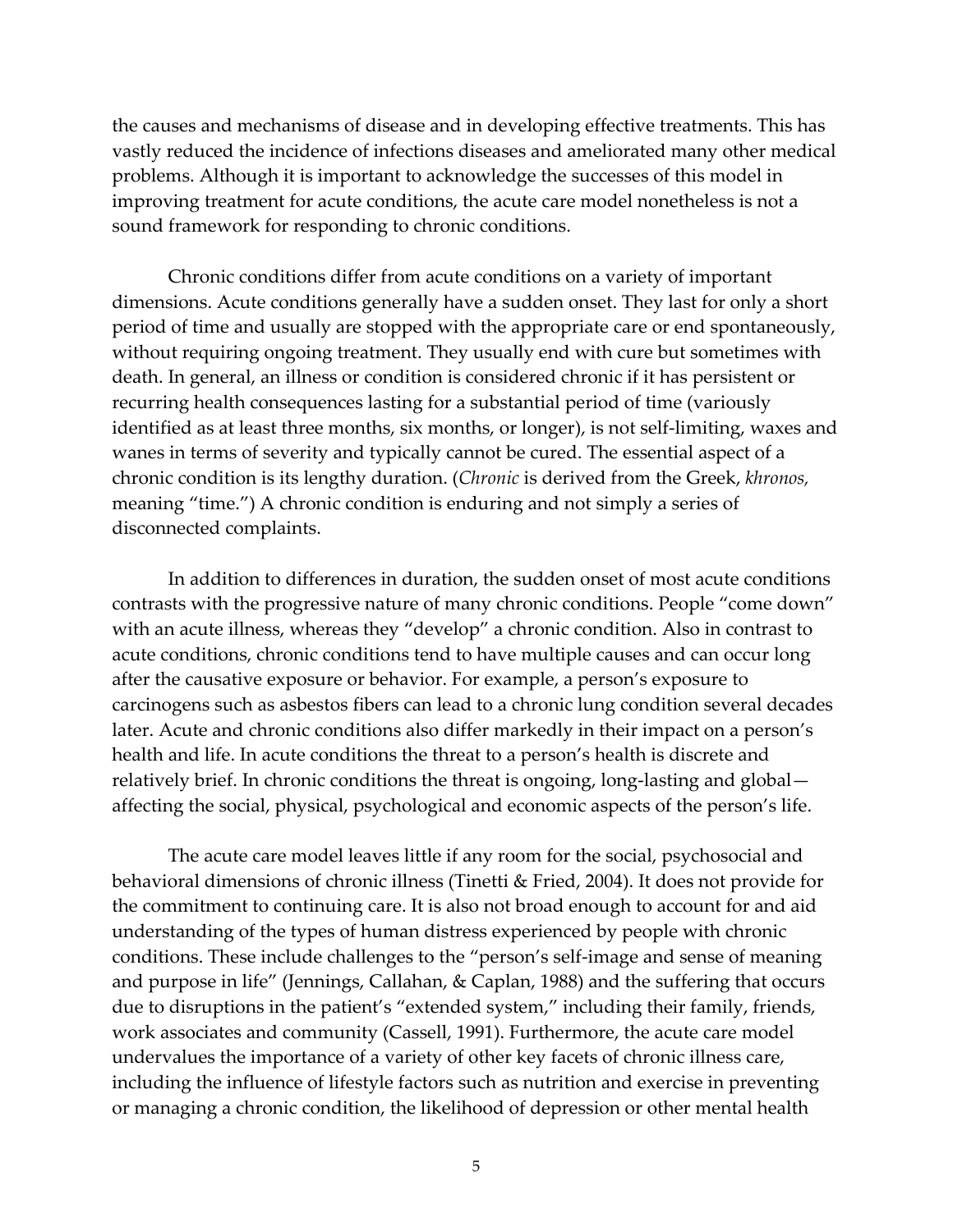issues accompanying a chronic condition, the vital role of families in supporting and caring for a chronically ill family member and the influence of the environment in understanding the causes of and developing appropriate responses to chronic conditions.

To paraphrase the IOM's Committee on Quality, between the care encompassed by the acute care model and the care needed by people with chronic conditions lies not just a gap, but a chasm. Health care based on the acute care model focuses on treating immediate presenting symptoms, and often discounts the sustained impairments that threaten the health status and diminish the functioning of people with chronic conditions. Similarly, acute care's emphasis on cure seems misplaced when directed to chronic conditions, most of which can never be resolved. The episodic nature of acute care is also at odds with the long-term monitoring and continuous support and care needed by people with chronic conditions to prevent exacerbations and maintain their functional abilities.

Because America's health care system is structured principally to respond to acute conditions, it fails to effectively meet the needs of people with chronic conditions (Tinetti & Fried, 2004). The predictable consequence of a system built on the acute care model is the current chasm between the reality of having to respond to chronic illness in our society and the way our health care system actually deals with chronic illness. While the system does not ignore chronic conditions themselves, it continues to respond to them as if they were acute and episodic, treating symptoms as they occur. The care for persons with chronic conditions is often a "poorly connected string" of clinicianpatient encounters (Rothman & Wagner, 2003). Consequently, the system ignores the fundamentally different approach that is needed to care for people with chronic conditions, that is, managing the conditions long-term and responding to the myriad ways they impact peoples' lives. The problem is not that people with chronic conditions do not receive care in our health care system; rather, the problem is that their care is provided in a system principally designed to treat a wholly different type of condition and thus ill-equipped to adequately respond to chronic conditions.

In sum, the distance between "what is" and "what should be" for chronic illness care persists as the health care system continues to emphasize acute care—in the provision of services, the education of health care professionals, the research and development of new technologies and the system's financing. The foremost reason why America's current health care system cannot optimally provide the full complement of services needed by people with chronic conditions is that the system remains based on an episodic, acute care medical model.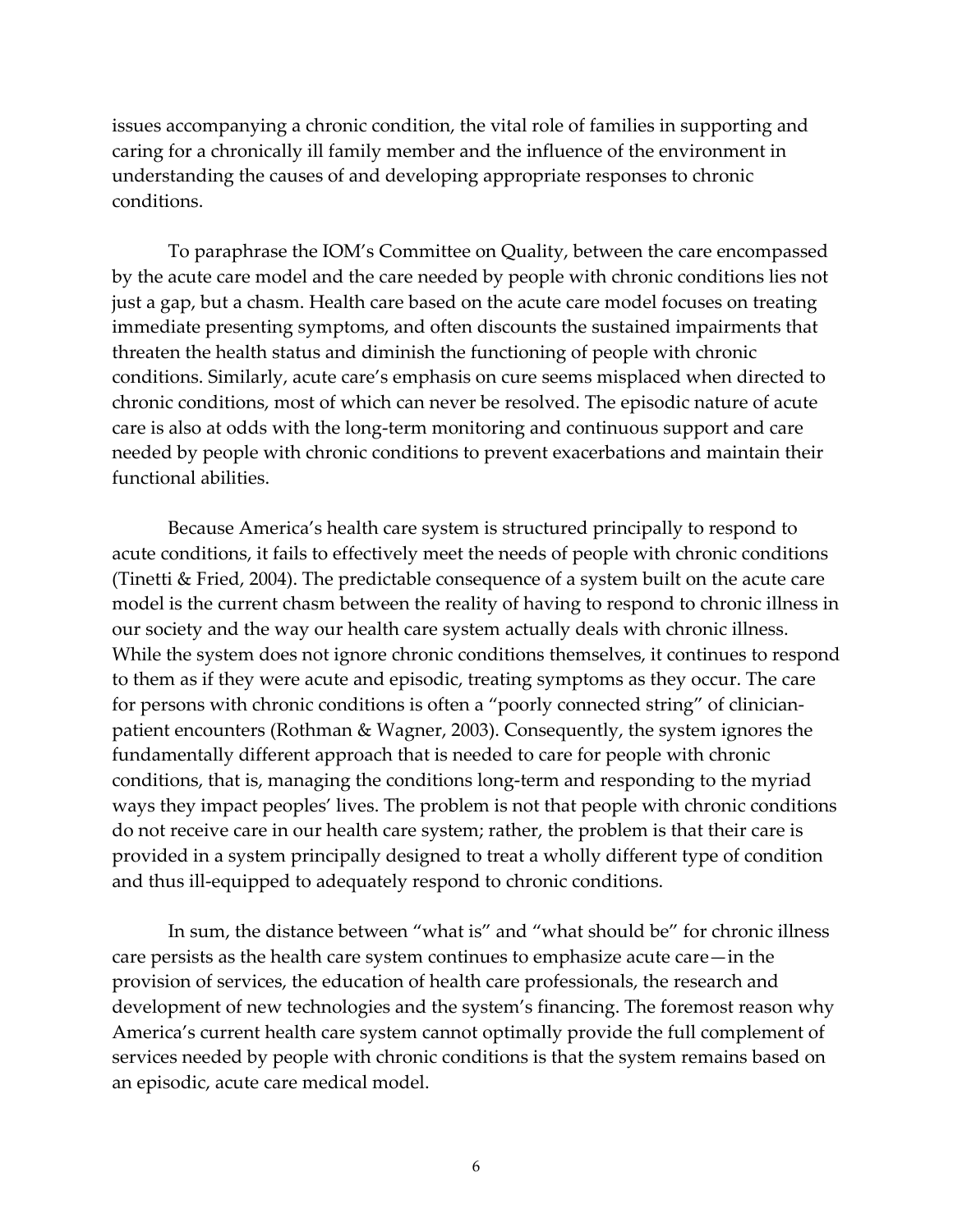### **2.2 Fragmented, Poorly Coordinated Care**

In the current system, care for people is often fragmented and poorly coordinated. While this may jeopardize health care quality and efficiency for any patient, it is particularly troublesome for those with more than one chronic condition. To meet their complex needs, patients with chronic conditions often receive care from multiple clinicians, who may work independently from each other. Each of the clinicians may provide one or more of the services that comprise the full spectrum of care the patient needs, such as medical, mental health, rehabilitation, prevention and supportive services. Yet the clinicians rarely communicate with each other about the patient's care. By functioning in separate "silos," the clinicians (and the clinics and health care organizations where they practice) often do not have complete information about the patient's condition or treatment history, a major source of medical errors.

This "silo-based" approach to care is a hallmark of our fragmented system, hampering the "coordinated, seamless care across settings and clinicians and over time" that is needed to effectively meet the needs of people with chronic conditions (Institute of Medicine, 2001). It also results in inefficiencies since discrete health care providers will often duplicate laboratory and radiological investigations and other diagnostic services, especially if medical records and other patient care information are not shared. Compounding the complexity and inefficiency, each of these segments of care may have its own distinct management information system, payment structure, financial incentives and quality oversight. Patients find this complicated, uncoordinated 'system' extremely confusing and a "nightmare to navigate" (Picker Institute, 1996).

The fragmented system hampers the follow-through and coordination of care across the entire spectrum of care processes. Information about a patient's health and treatments is rarely centralized, well-organized or easily retrievable, "making it nearly impossible to manage many forms of chronic illness that require frequent monitoring and ongoing patient support" (Institute of Medicine, 2001). Coordination of care for a chronically ill patient is particularly important when many different individuals including various health care professionals as well as the patient, family members and other informal caregivers—are involved in managing the patient's conditions. The discrete, yet interconnected tasks performed by these individuals, often in disparate areas of the health care system as well as in the patient's home, must be linked and coordinated in order to ensure that desired outcomes are achieved efficiently.

But the coordination of care for chronically ill patients, including the integration of medical with non-medical services, is often overlooked. Rarely in a fragmented, poorly coordinated health care system is a single health care professional or entity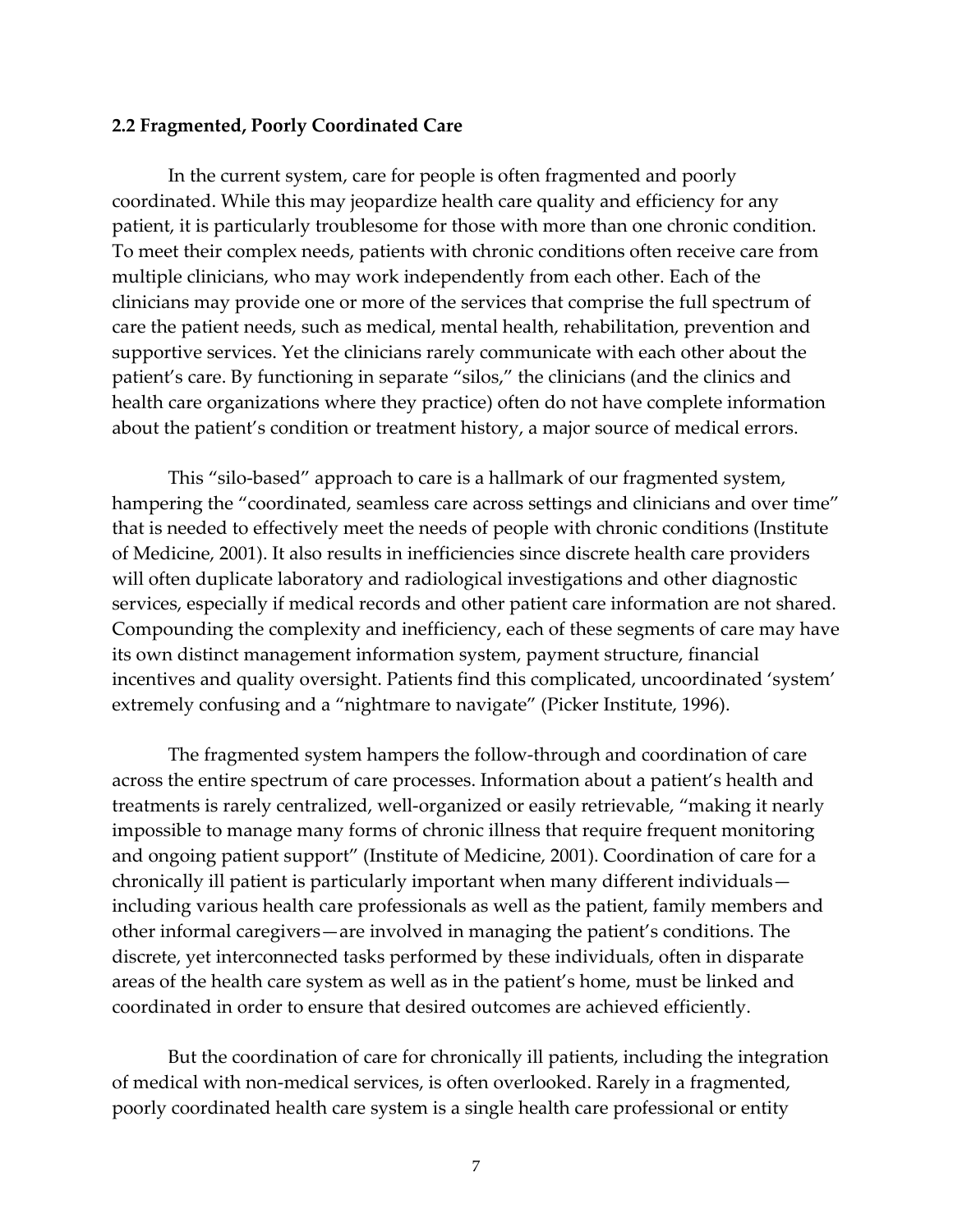responsible for a patient's overall care. Instead, clinicians and other health care professionals may feel responsible only for the care and services they themselves provide, and neglect or overlook integrating and coordinating all of the care their individual patients receive. Even when a clinician strives to stay abreast of his patient's overall care, the system's fragmentation may thwart such efforts. Imprecise clinician responsibility increases the chance that some services may conflict with others (e.g., medications prescribed by different clinicians may interact and harm a patient) and that still other needed services may not be provided at all.

Patients with chronic conditions suffer from fragmented services in another sense—when they are treated not as persons but instead are segmented or compartmentalized into discrete organs or body systems. If health care professionals treat a malfunctioning system of the body rather than the person as a whole (i.e., treat disease in the patient rather than treat the patient with disease), treatment can become a series of medical interventions that target only the disease and ignore the ill person. Such a disease-centered—as opposed to a person-centered—approach risks providing care that the person may not want. By treating a patient's diabetes, for example, rather than treating the patient who has diabetes, a clinician may focus narrowly on using intensive monitoring, aggressive follow-up and systematic assessments to control blood sugar levels and other aspects of the disease, thereby reducing the risks of future complications. Even if the patient shares the goal of reducing the chance of blindness or other complications of diabetes, a singular focus on such narrow medical goals may ignore the patient's interest in keeping the management of the disease from overwhelming other aspects of his or her life (Wolpert & Anderson, 2001).

### **2.3 Restricted Roles for Patients and Families**

For chronically ill patients, the condition and its consequences "interact to create illness patterns requiring continuous and complex management" (Holman & Lorig, 2000). Effectively managing chronic conditions requires intimate understanding of these illness patterns. Patients, not their clinicians, are best positioned to accurately detect and characterize such patterns. Only they can provide the personal information regarding the impact of the condition on their health and well-being that is necessary for effective management. Effective chronic illness care must therefore allow and encourage patients to be more engaged in their own care. "Self-management" refers to a variety of activities individuals undertake with the intention of limiting the effects of their illness. These include participating in decisions about treatment and sharing responsibility for them by, for example, monitoring their health status, reporting changes or unexpected events and adhering to agreed-upon treatment. "Unlike much acute care, effective care of the chronically ill is a collaborative process, involving the definition of clinical problems in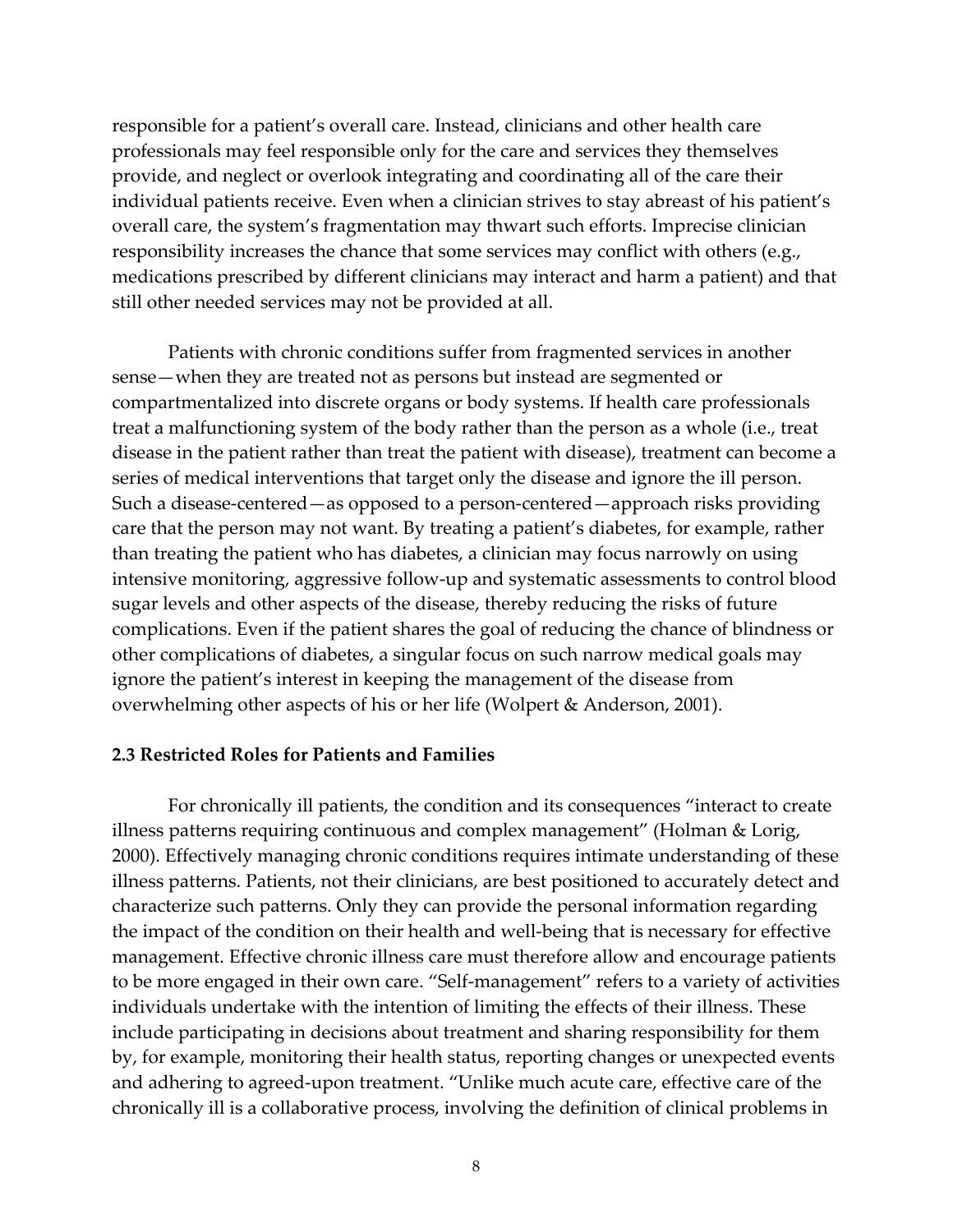terms that both patients and providers understand; joint development of a care plan with goals, targets and implementation strategies; provision of self-management training and support services; and active, sustained follow-up" (Von Korff et al., 1997).

Generally, people with chronic conditions have better health outcomes and are more satisfied with their care if they participate actively in the management of their health and health care (Leveille et al., 1998; Lorig et al., 1999). Yet many patients do not have the needed skills and competencies for this role. Some patients desire a more passive approach to their health and health care or may be uncomfortable managing their own care and thus may not seek to acquire such skills and competencies. For patients who want to become more actively engaged, however, health care providers and health plans often fail to prescribe, provide, or reimburse the necessary educational materials and empowerment tools to build self-efficacyand self-management skills or to support their efforts to manage their own care. Even when patient education services are provided, they are often sporadic, unplanned and superficial, given the lack of coordination among providers. In addition, the current system often fails to acknowledge and address the impact of a person's chronic illness on other family members, both as caregivers and as family members.

### **2.4 Failure to Practice Evidence-Based Medicine**

EBM is defined as "the conscientious, explicit, and judicious use of current best evidence in making clinical decisions about the care of individual patients" (Sackett et al., 1996). In a nutshell, EBM is designed to take the best available scientific information and help clinicians apply the results in clinical practice. All too often, innovations in clinical practice have had little impact beyond a few leading medical groups and institutions.

In theory, EBM will improve the quality of care by closing the gap between the treatment recommended on the basis of clinical evidence and the treatment actually provided—between knowing and doing. Examples of this so-called "treatment gap," i.e., the differences between the treatment recommended on the basis of clinical evidence and the treatment actually provided, include the failure to prescribe the most effective medications, inadequate follow-up and monitoring and many examples where the care provided failed to follow widely accepted practice guidelines, resulting in the underuse, overuse and misuse of services in the care of patients. Such problems have been well-documented for patients with chronic conditions throughout the health care system (Institute of Medicine, 2001; McGlynn et al., 2003). For example: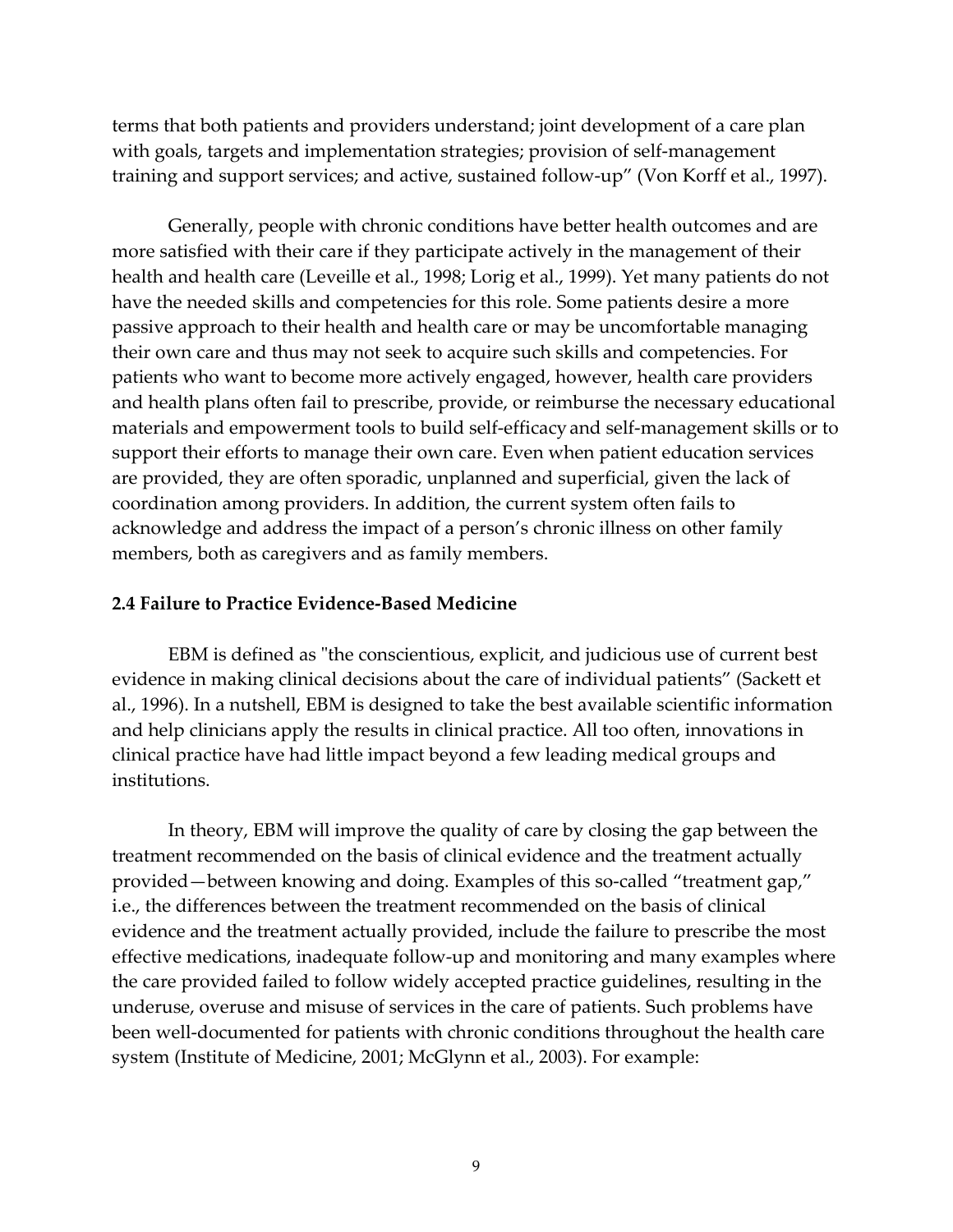- The Diabetes Quality Improvement Project recommends routine monitoring of HgbAlc protein, a marker for glucose. Only 29 percent of diabetic patients reported having this test during the previous year (Saadine et al., 2002).
- 24 percent of patients with unstable angina who were "ideal" candidates for treatment with aspirin during hospitalizations did not receive aspirin during their hospital stay (Simpson et al., 1997).
- Less than 25 percent of Americans with major depressive disorders are receiving adequate treatment (Kessler et al., 2003).
- Overall, even when evidence-based guidelines exist, a chronically ill patient has just a 56 percent chance of receiving the recommended care (McGlynn et al., 2003).

Efforts to promote EBM include the identification and dissemination of research findings about effective clinical practice, the development of innumerable (sometimes competing) practice guidelines and assessments of the safety and effectiveness of existing and emerging health care technologies. The common aim of these activities is to find out what works in health care and what does not, and to promote the appropriate use of those interventions that work and minimize the use of those that do not.

However, EBM has several limitations. The base of evidence about the safety, effectiveness and cost-effectiveness of health care interventions is not as great as some believe, certainly not evidence derived from well-executed scientific studies. When such evidence does exist, it may be restricted to carefully defined instances that do not directly relate to actual practice, especially when patients' chronic conditions are made more complex by the interactions of other diseases. In many instances, scientific evidence to support EBM has had to be supplemented by professional consensus. Still, even where good scientific evidence does exist, clinicians unfortunately may not use it.

## **2.5 Failure to Optimize Information Technology**

IT is critical for delivering good chronic care. In the context of health care, IT encompasses all forms of technology used to create, store, exchange and use information to support the delivery and processes of health care. IT includes single task systems, such as computerized patient health records, as well as complex, integrated systems that can meld together multiple tasks such as ordering medications and lab tests, billing and patient records. The IT toolbox in health care includes discrete devices, such as PCs and handheld computers, as well as e-mail and Web-based technologies that allow health care providers to communicate with patients and monitor patient care remotely.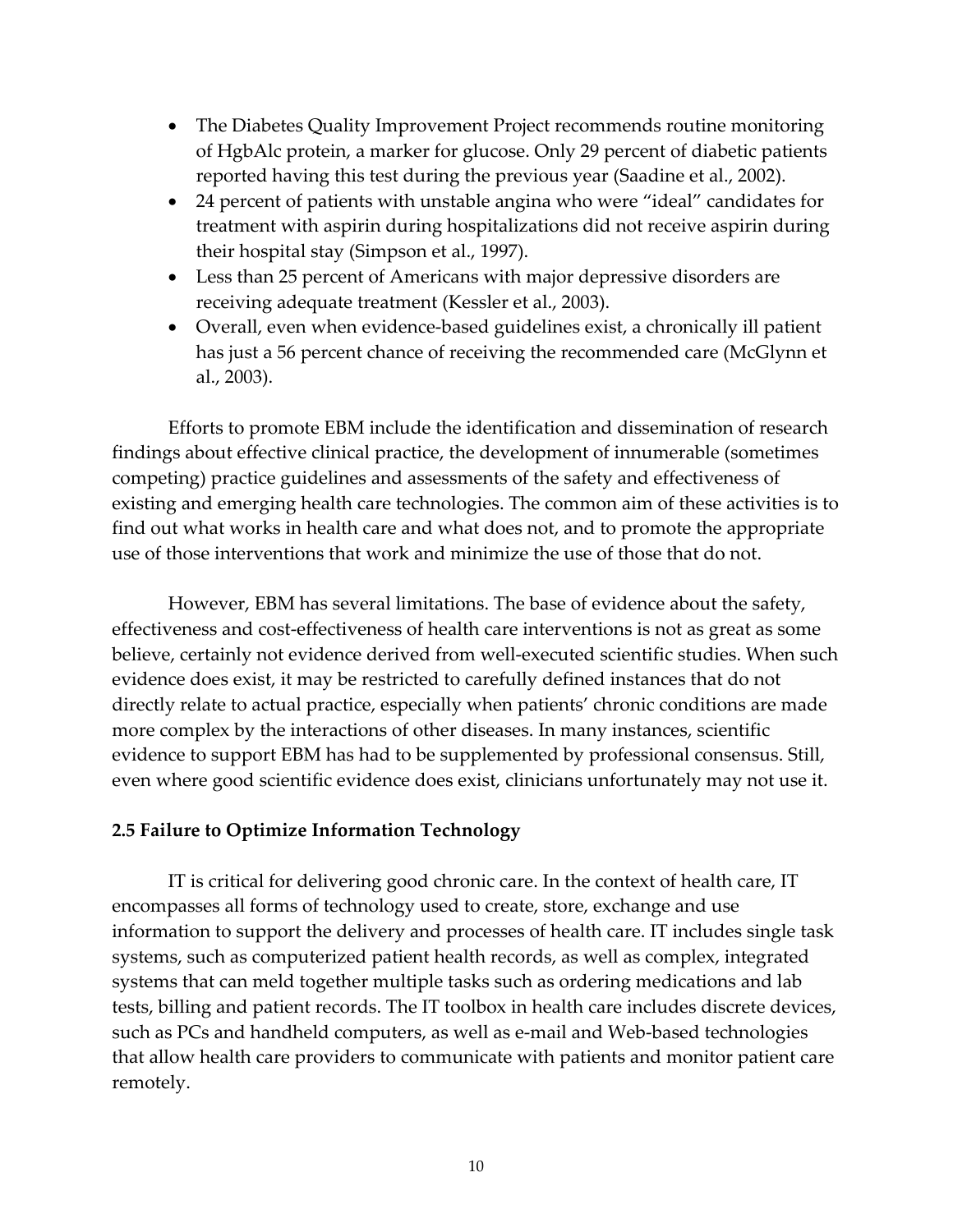Health IT can play several crucial roles, including:

- 1. Providing clinical decision support
- 2. Collecting and sharing clinical information
- 3. Reducing medical errors
- 4. Enhancing patient/clinician interactions
- 5. Educating and informing patients.

Many believe that IT has significant untapped potential for improving chronic illness care. IT is expected to improve the flow of information and improve the quality of decisions by getting the right data to the right people at the right time—when decisions need to be made—and thereby producing better care and providing care more efficiently. Nevertheless, the rate of adoption of IT in health care has been slow, relative to many other industries. Despite its promise, there has been great reluctance within health care to invest heavily in IT, outside of financial accounting and billing. As a result, "the U.S. health care system remains mired in a morass of paper records and bills, fax transmittals and unreturned phone calls" (Goldsmith, Blumenthal, & Rishel, 2003).

# **3. Personnel**

# **3.1 Workforce Shortages**

Patients with chronic conditions will continue to receive care from a wide range of health care practitioners. While projecting the future demand and supply of health care professionals in chronic illness care is imprecise at best, the consensus is that without significant changes in health professional education, there will be too few practitioners trained to deal with the manifold needs of patients with chronic conditions. One concern is the decline in the number of primary care clinicians (Grumbach & Bodenheimer, 2002). Since primary care is the foundation for most chronic illness care, this decline is troubling, especially in light of the projected increase in demand for chronic care services.

Another concern is the number of clinicians who care for particular subpopulations of chronically ill patients, such as elderly patients with multiple chronic conditions. Because of their special training in aging and age-related disease, maintaining and improving functional status and managing chronic conditions, geriatricians are often the most qualified to treat such patients. There are, however, relatively few practicing geriatricians and their number is expected to decline in the near future as practicing geriatricians retire at a faster rate than new trainees enter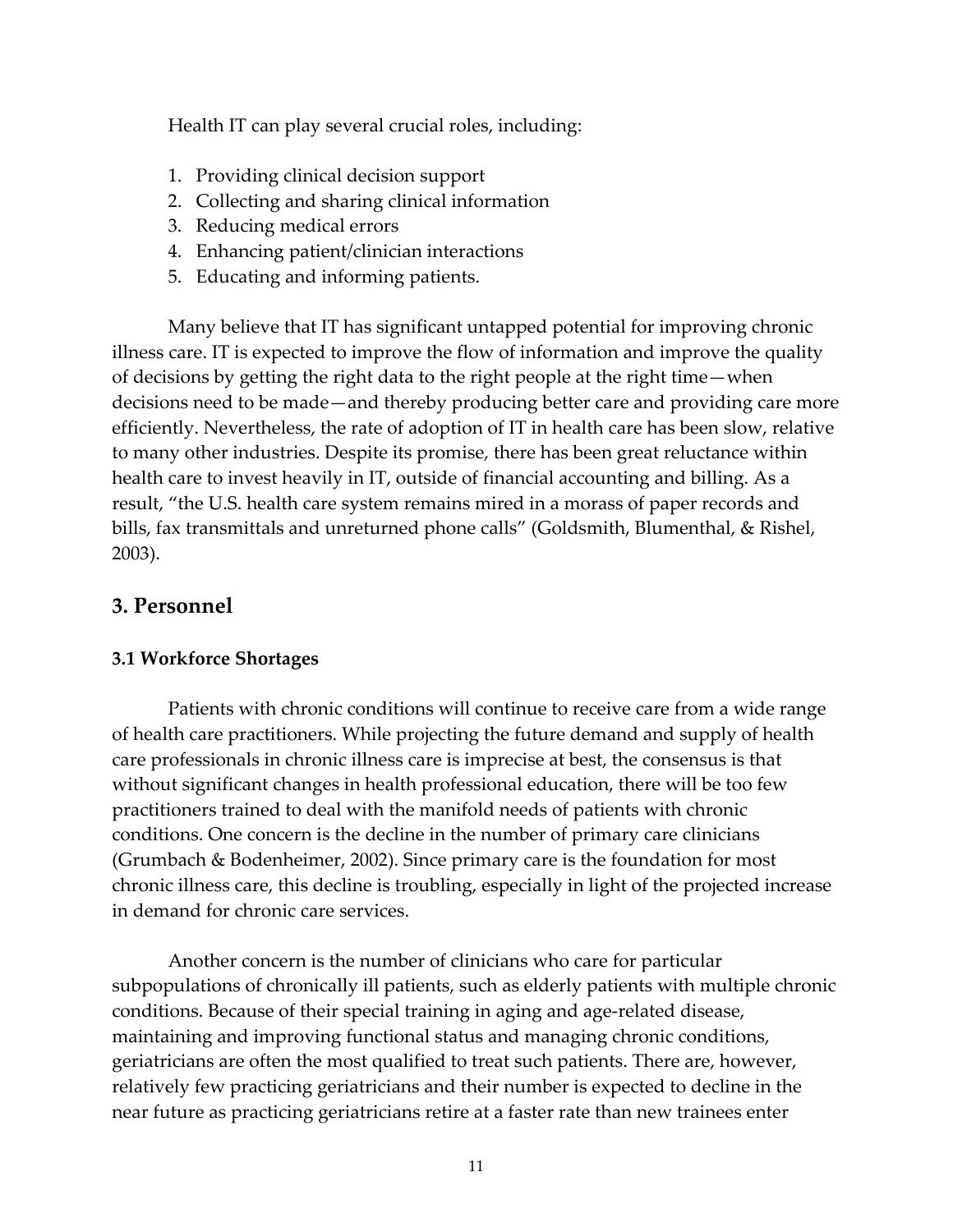practice (Warshaw & Bragg, 2003). Beyond the shortage of geriatricians is the inadequate training for medical students who do not specialize in geriatrics. Although most physicians will see elderly patients at some point in their practice regardless of their specialty, few receive much formal training in the specific needs of this population.

Though the projected supply and demand for physicians caring for chronically ill patients is hotly debated, the shortage of nurses is well-documented and unquestioned. As with physicians, the shortage of nurses with special training to care for older persons is a particular concern. The demand for advanced practice nurses (registered nurses with advanced education and clinical training in fields such as adult or pediatric health) has increased in recent years and the number of such clinicians has risen as well. However, there are relatively few advanced practice nurses with specific geriatric training to respond to the unique needs of elderly patients (Cooper, 2001).

# **3.2 Inadequate Training in Chronic Illness Care**

Managing chronic conditions demands skills and knowledge that extend beyond traditional biomedical training for preventing, diagnosing and treating acute conditions. Care coordination abilities, behavior modification techniques and patient education are among the broader set of skills health professionals will need to provide optimal chronic care. Health education curricula, however, have not kept pace with changes in the health needs of the population, such as the rise in chronic conditions. Specifically, the current curricula for many health care professionals, but particularly for physicians, do not provide adequate training in the principles of good chronic illness care, such as promoting patient-centered care, using information technology and information systems, practicing EBM and working in interdisciplinary teams.

In addition to less than adequate training in these key chronic care competencies, health professional students do not receive enough of their training in the settings in which they will provide the vast majority of care to patients with chronic conditions. Most medical and clinical training continues to transpire in hospital settings, even though the system is rapidly moving more care into ambulatory practice. Moreover, since a hospital admission for a chronically ill patient typically results from an exacerbation of the illness, a breakdown of normal caregiving systems or further deterioration in function, health profession trainees see such patients at their worst, rather than in less crisis-oriented ambulatory settings.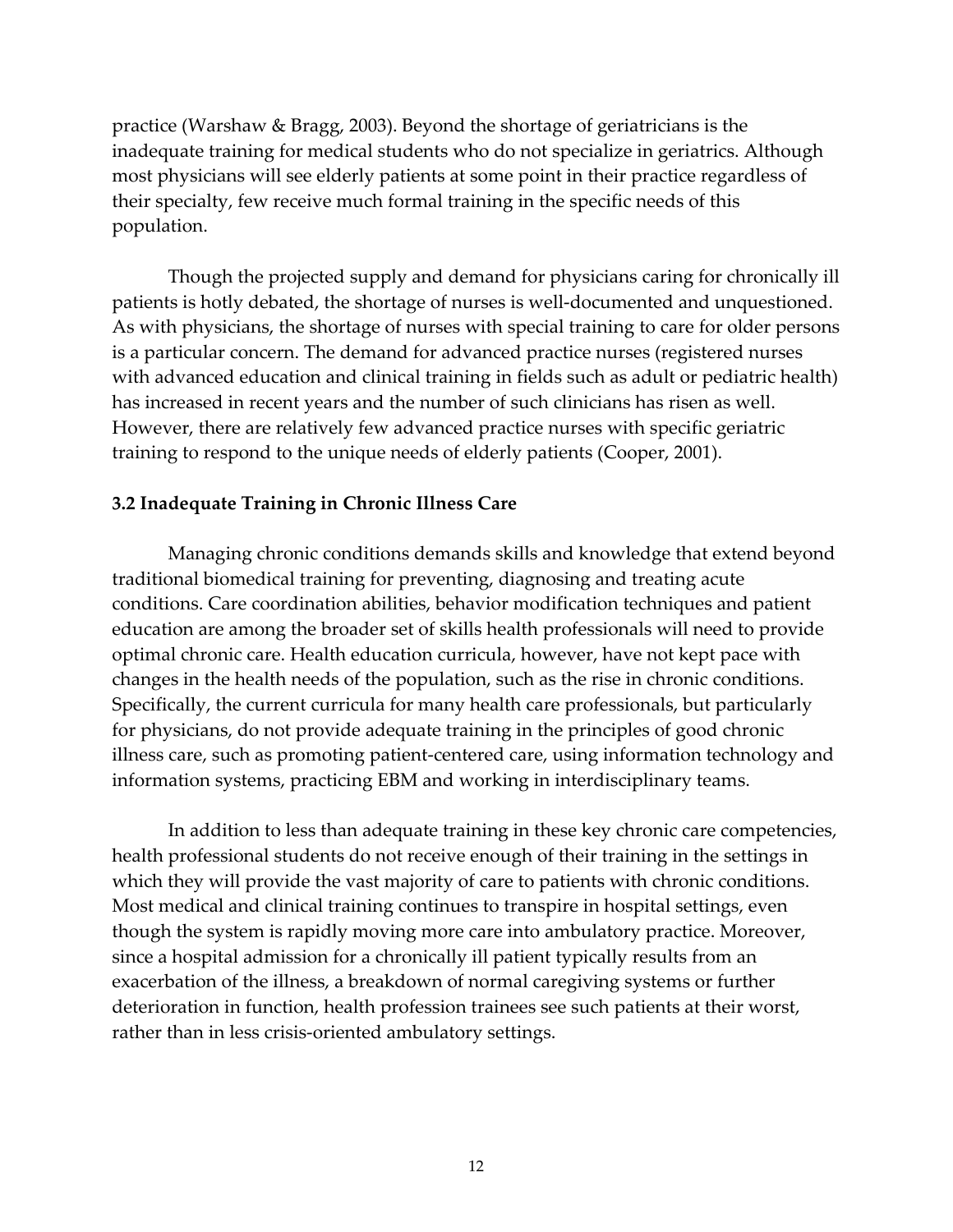# **4. Payment**

### **4.1 Misaligned Financial Incentives**

Financial incentives can serve as primary motivators or re-enforcers for behavior change among providers, patients and other stakeholders. Yet few incentives in the current health care system promote effective chronic care. Instead, the predominant payment schemes represent major barriers. However motivated some health care stakeholders may be to implement changes to improve chronic illness care, few will operate counter to their economic interests (Leatherman et al., 2003). A core element for improving chronic illness care will thus be to develop and adopt payment approaches that include appropriate financial incentives.

Payment methods in America's health care system are varied and complex, linking health plans, providers, patients and other stakeholders through various financial transactions. Current methods often do not align financial incentives with the goal of optimal care for patients with chronic conditions. For example, the primary methods of clinician reimbursement (that is, the methods for paying clinicians for the services they provide) include fee-for-service (FFS), capitation and salary. Each creates perverse incentives for patient care. The incentive under FFS reimbursement is to provide as many reimbursable services as possible, creating the potential for overuse of services, and not to provide uncovered services that may ultimately be cost-effective, such as active patient monitoring by phone or computer. On the other hand, FFS minimizes incentives for avoiding patients who are difficult to treat, such as patients with multiple chronic conditions.

Capitation arrangements, which pay clinicians based on the number of people they care for and not the quantity of services they actually provide, have the opposite economic incentives. Clinicians paid by capitation bear the financial risk, creating the potential for underuse of services. Under capitation, clinicians have the incentive to sign up more consumers (patients) and do less for each, as well as to avoid high users of care, such as patients with multiple chronic conditions. Salary methods may be the most neutral form of clinician reimbursement; however, they have "the potential for reduced productivity if sufficient rewards are not built in" (Stoline & Weiner, 1993). FFS is the dominant payment method for physicians; the popularity of capitation methods waxes and wanes; and though an increasing number of physicians now earn at least part of their income as salary, fully salaried doctors remain the exception to the norm. In contrast, most other clinicians, such as advanced practice nurses, are salaried employees.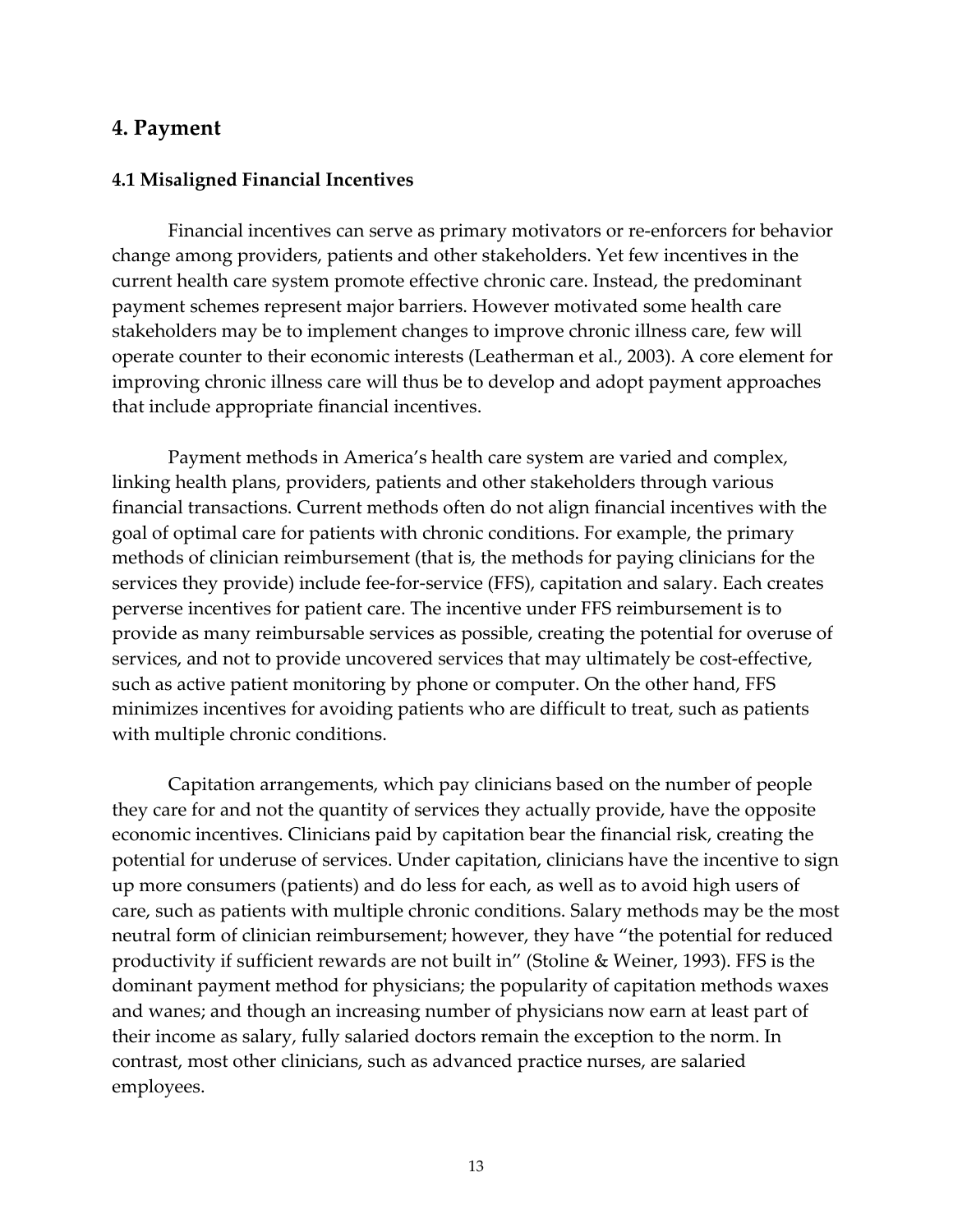Our health care system may create perverse financial incentives at the health plan level as well. Most of the discussions about creating suitable incentives for health plans focus on the problem of selecting enrollees. Capitated health plans, such as HMOs and other managed care plans that receive a predetermined per capita fee, should theoretically have incentives to provide to their enrollees preventive and other services designed to keep them healthy, slow the progression of disease or otherwise reduce enrollees' future use of health care services. However, the financial reward of such efforts sometimes isn't captured until 10 or 20 years in the future, particularly for efforts targeting slow-developing and long-term chronic conditions (e.g., diet and exercise programs to reduce risks for diabetes). A health plan would thus reap a reward only if enrollees who participate in the plan's health promotion and risk reduction programs remain with the plan long-term. However, annual open enrollment and other features of our health care system facilitate and encourage consumers to switch among health plans. This undercuts incentives to provide such programs since the health plan that incurs the programs' costs is not necessarily the same plan that captures the financial pay-off. The same arguments also apply to hospitals, integrated health systems and other provider organizations. While diabetes management programs and other quality improvement initiatives, for instance, improve health outcomes and may save health care dollars over the long run, current payment policies do not offer provider organizations financial incentives to develop and implement such initiatives. The prospect for a positive return on investment within a reasonable period of time for the parties that invest in these initiatives, i.e., the "business case," is weak or nonexistent (Leatherman et al., 2003).

Another feature of the health care financing system provides a second disincentive for health plans to improve chronic illness care. Insurance spreads the financial risk of unexpected events. The essential logic of health insurance is to spread this risk across "a very broad pool in which the currently well subsidize the currently ill" (Kuttner, 1998). The structure of the U.S. health insurance market of competing health plans, voluntary participation, choice among health plans and payments that generally do not take into account individuals' health status means that the market currently rewards those health plans that enroll more of the "currently well" and avoid the "currently ill." When health plans pursue these rewards, the burden falls most heavily on people with chronic conditions, who comprise the majority of the "currently ill" and are, on average, the most costly enrollees for a health plan. Furthermore, health plans that achieve good outcomes for such enrollees would not want that information publicized if it leads to increased enrollment of more people with chronic conditions. Being identified as a health plan that is good for people with chronic conditions could be financially harmful to the plan.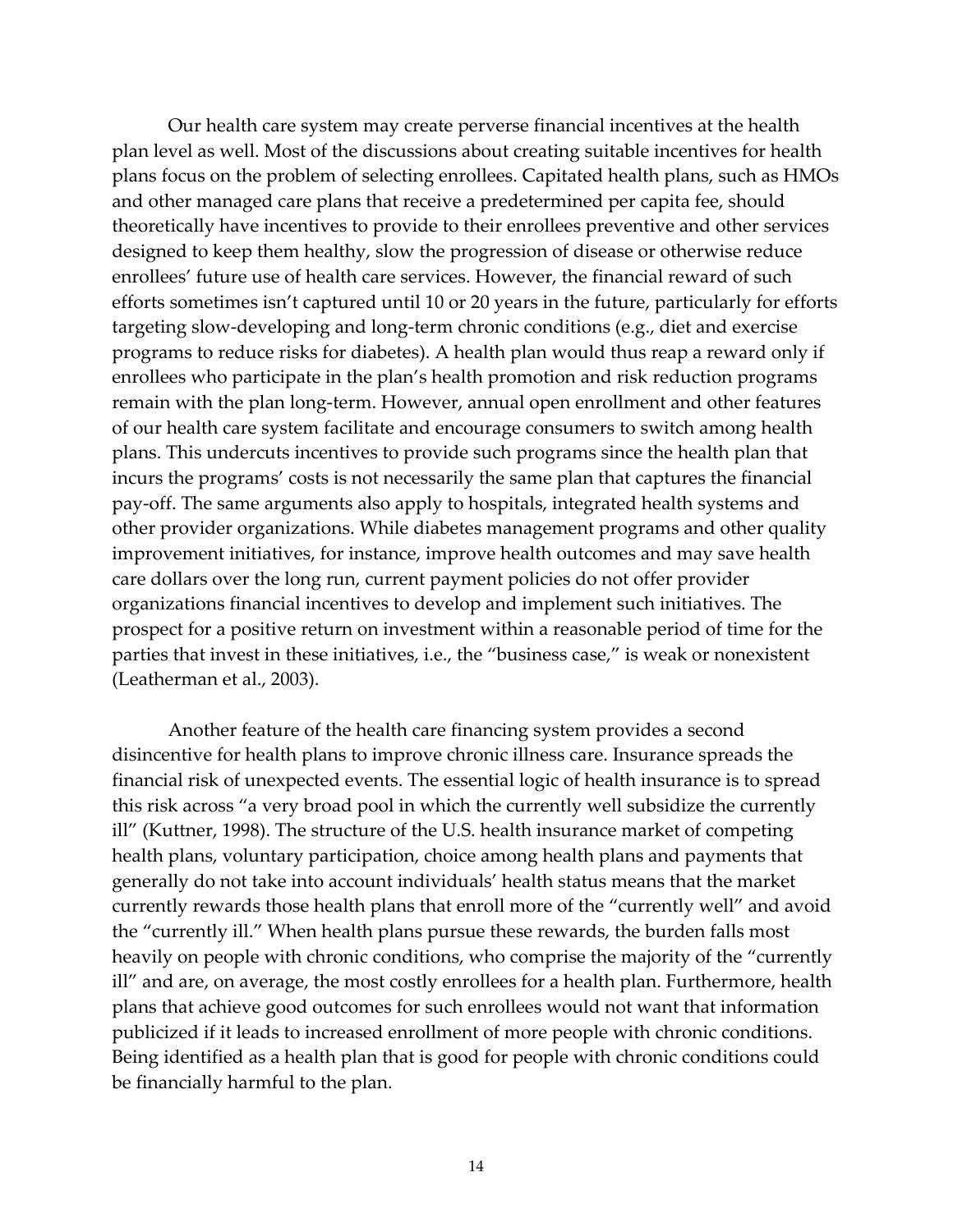Health plans have begun to aggressively pursue strategies for turning the unexpected events that trigger utilization of health care services into predictable occurrences. One such strategy, "predictive modeling," uses sophisticated software to attempt to accurately predict who will develop a chronic condition that may require expensive services (McCain, 2001). While such strategies would theoretically allow a health plan to target timely health care interventions to prevent or at least ameliorate the predicted condition, under the current financing system the plan would also have a financial incentive to identify and then remove such patients from their enrolled population.

### **4.2 Coverage Gaps**

Many private health insurance plans as well as public programs such as Medicare do not cover or inadequately cover some of the most important services that people with chronic conditions need. Generally, health insurance plans give priority to acute, provider-directed medical care over the clinical and non-clinical supportive services needed by people with chronic conditions. The coverage and benefits policies of public and private health plans also often encourage costly, institutionally based care in favor of less costly supportive home- or community-based services. Specific coverage problems for patients with chronic conditions include inadequate coverage for preventive services, patient assessments and the coordination and management of care. Similarly, few health plans reimburse physicians for teaching patients how to better manage their own chronic condition. The most pernicious coverage gap, of course, concerns the 40 million and counting uninsured Americans, many of whom have a chronic condition, who consequently suffer the greatest hardship in our patchwork health care system.

## **5. Summary**

The current health care system is ill-equipped to treat patients with a chronic condition and breaks down quickly when confronted with patients with multiple chronic conditions. The reactive, crisis oriented acute care model focuses on treating a patient's immediate needs or symptoms and views each patient interaction with the health care system as an isolated encounter. It typically ignores the interdependent nature of multiple conditions; thus failing, for example, to connect a diabetic person's depression with the resultant loss of appetite, which can lead to malnutrition, which can exacerbate their diabetes, and so on. Treating and managing multiple conditions highlights the fact that effective chronic care entails moving beyond a series of encounters to monitoring patients over the long term and providing "longitudinal care." Such care must be consistent over time and coordinated, so that the various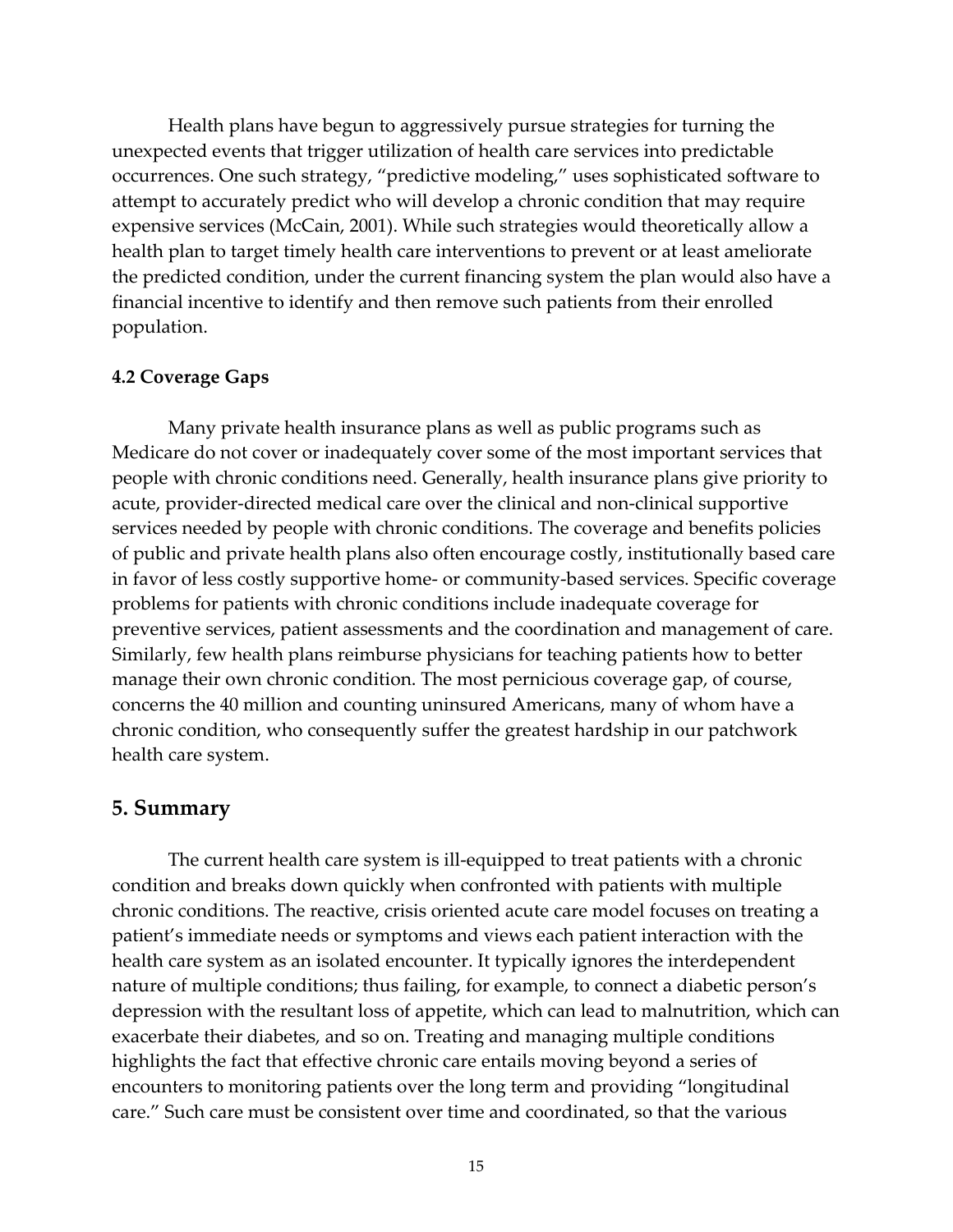services reinforce each other toward achieving common goals. The care provided over the long term varies primarily in intensity, responding to changes in the patient's health status. An ideal health care system should also follow a patient with chronic conditions through successive acute care episodes and facilitate the transitions prior to and following intensive treatment such as surgeries or hospitalizations.

Improving chronic illness care will require more than minor adjustments and accommodations to a health care system based on the acute care model. Optimal care for people with chronic conditions requires a different type of health care system. The solution, however, does not require discarding the infrastructure in place for acute care, which will need to continue to treat acute medical conditions. Rather, a new system is needed that overlays the current system that can only respond in a fragmented and disjointed way to the needs of patients with chronic conditions. Foremost, a new conceptual model of care is needed that would then serve as the foundation for the chronic care component of the system by encompassing the health as well as the social, psychosocial and behavioral dimensions of illnesses.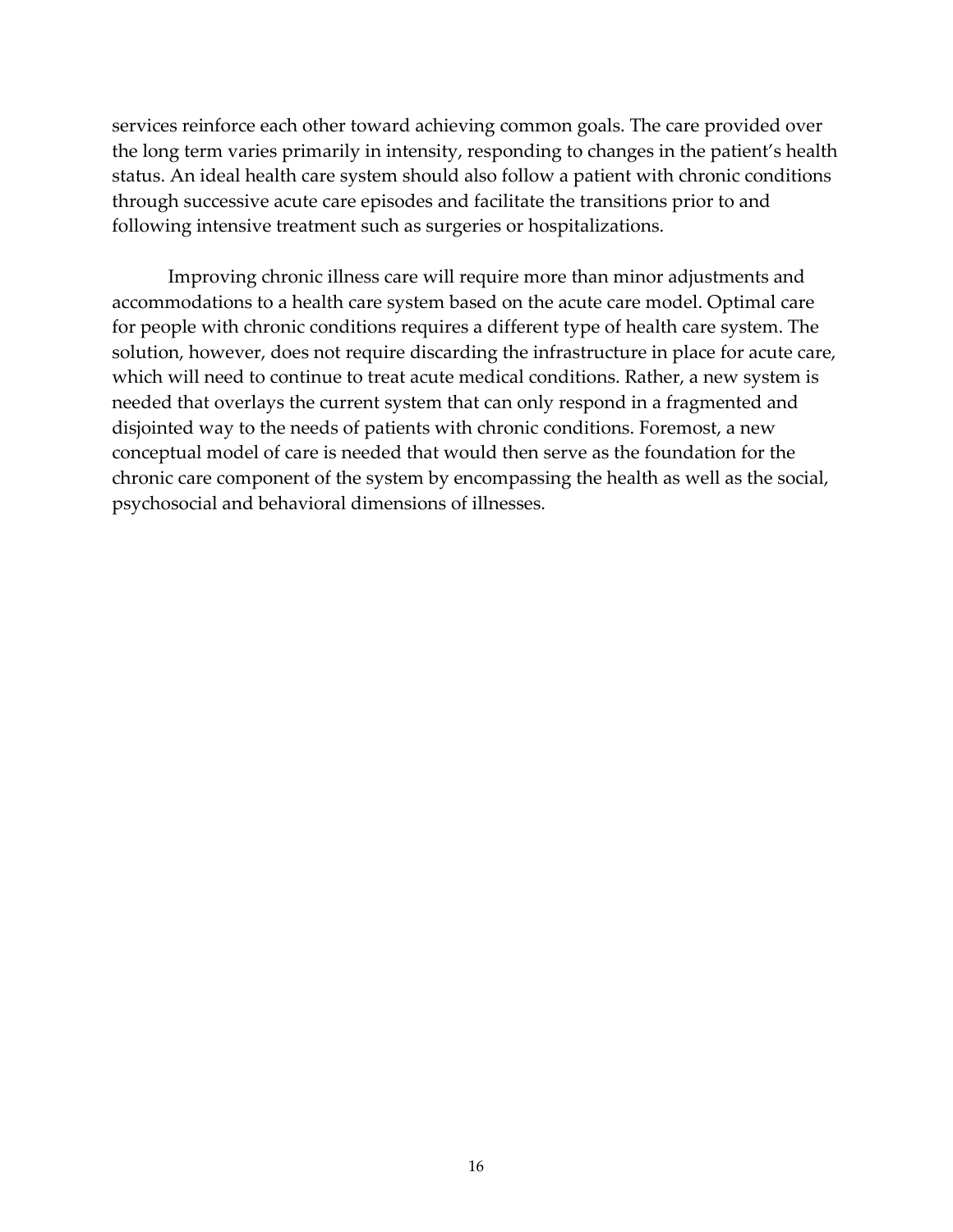# **References**

- Cassell, E. 1991. *The nature of suffering and the goals of medicine*. New York, NY: Oxford University Press.
- Cooper, R.A. 2001. Health care workforce for the twenty-first century: The impact of nonphysician clinicians. *Annual Review of Medicine* 52:51-61.
- Goldsmith, J., Blumenthal, D. and Rishel, W. 2003. Federal health information policy: A case of arrested development. *Health Affairs (Millwood) 22*(4), 44-55.
- Grumbach, K. and Bodenheimer, T. 2002. A primary care home for Americans: Putting the house in order. *JAMA 288*(7), 889-893.
- Holman, H. and Lorig, K. 2000. Patients as partners in managing chronic disease. Partnership is a prerequisite for effective and efficient health care. *British Medical Journal 320*(7234), 526-527.
- Institute of Medicine. 2001. *Crossing the quality chasm: A new health system for the 21st century* (Vol. 2001). Washington D.C.: National Academy Press.
- Jennings, B., Callahan, D. and Caplan, A.L. 1988. Ethical challenges of chronic illness. *Hastings Center Report 18*(1), suppl 1-16.
- Kessler, R.C., et al. 2003. The epidemiology of major depressive disorder: results from the National Comorbidity Survey Replication (NCS-R). *Journal of the American Medical Association 289*(23), 3095-3105.
- Kuttner, R. 1998. The risk-adjustment debate. *New England Journal of Medicine 339*(26), 1952-1956.
- Leatherman, S., et al. 2003. The business case for quality: Case studies and an analysis. *Health Affairs (Millwood) 22*(2), 17-30.
- Leveille, S.G., et al. 1998. Preventing disability and managing chronic illness in frail older adults: A randomized trial of a community-based partnership with primary care. *Journal of the American Geriatric Society 46*(10), 1191-1198.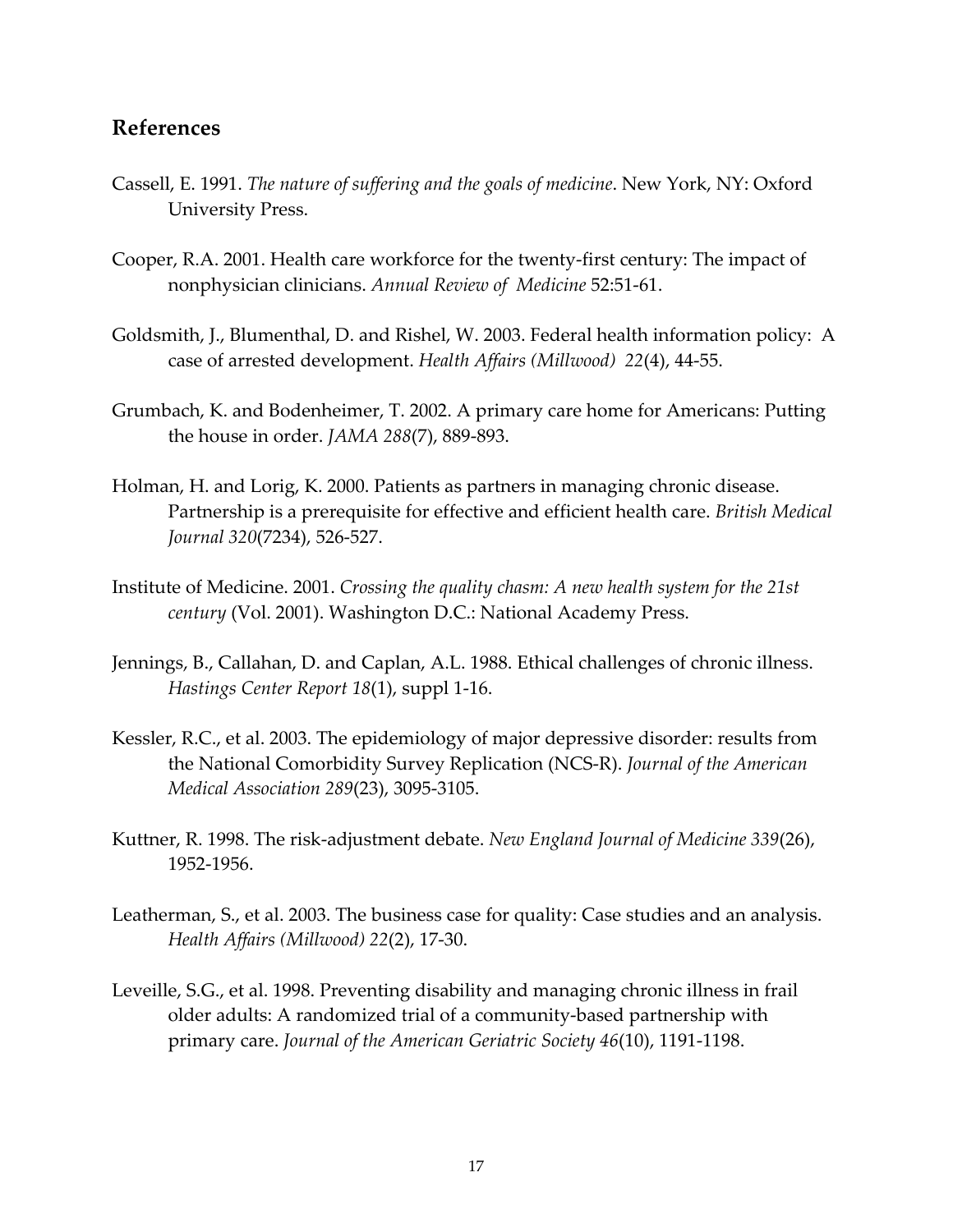- Lorig, K.R., et al. 1999. Evidence suggesting that a chronic disease self-management program can improve health status while reducing hospitalization: A randomized trial. *Medical Care 37*(1), 5-14.
- McCain, J. 2001. Predictive modeling holds promise of earlier identification, treatment. *Managed Care 10*(9).
- McGlynn, E.A., et al. 2003. The quality of health care delivered to adults in the United States. *New England Journal of Medicine 348*(26), 2635-2645.
- Picker Institute. 1996. *Eye on patients report*. Washington, D.C.: Picker Institute and American Hospital Association.
- Rothman, A.A. and Wagner, E.H. 2003. Chronic illness management: What is the role of primary care? *Annals of Internal Medicine 138*(3), 256-261.
- Saadine, J.B., et al. 2002. A diabetes report card for the United States: Quality of care in the 1990s. *Annals of Internal Medicine 136*, 565-574.
- Sackett, D.L., et al. 1996. Evidence based medicine: What it is and what it isn't. *British Medical Journal 312*(7023), 71-72.
- Simpson, R.J., Jr., et al. 1997. Improving care for unstable angina patients in a multiple hospital project sponsored by a federally designated quality improvement organization. *American Journal of Cardiology 80*(8B), 80H-84H.
- Stoline, A. and Weiner, J. 1993. *The new medical marketplace: A physician's guide to health care economics in the 1990's*. Baltimore, MD: John Hopkins University Press.
- Tinetti, M.E. and Fried, T. 2004. The end of the disease era. *American Journal of Medicine 116*(3), 179-185.
- Von Korff, M., et al. 1997. Collaborative management of chronic illness. *Annals of Internal Medicine 127*(12), 1097-1102.
- Warshaw, G.A. and Bragg, E.J. 2003. The training of geriatricians in the United States: Three decades of progress. *Journal of the American Geriatric Society 51*(7 Suppl), S338-345.